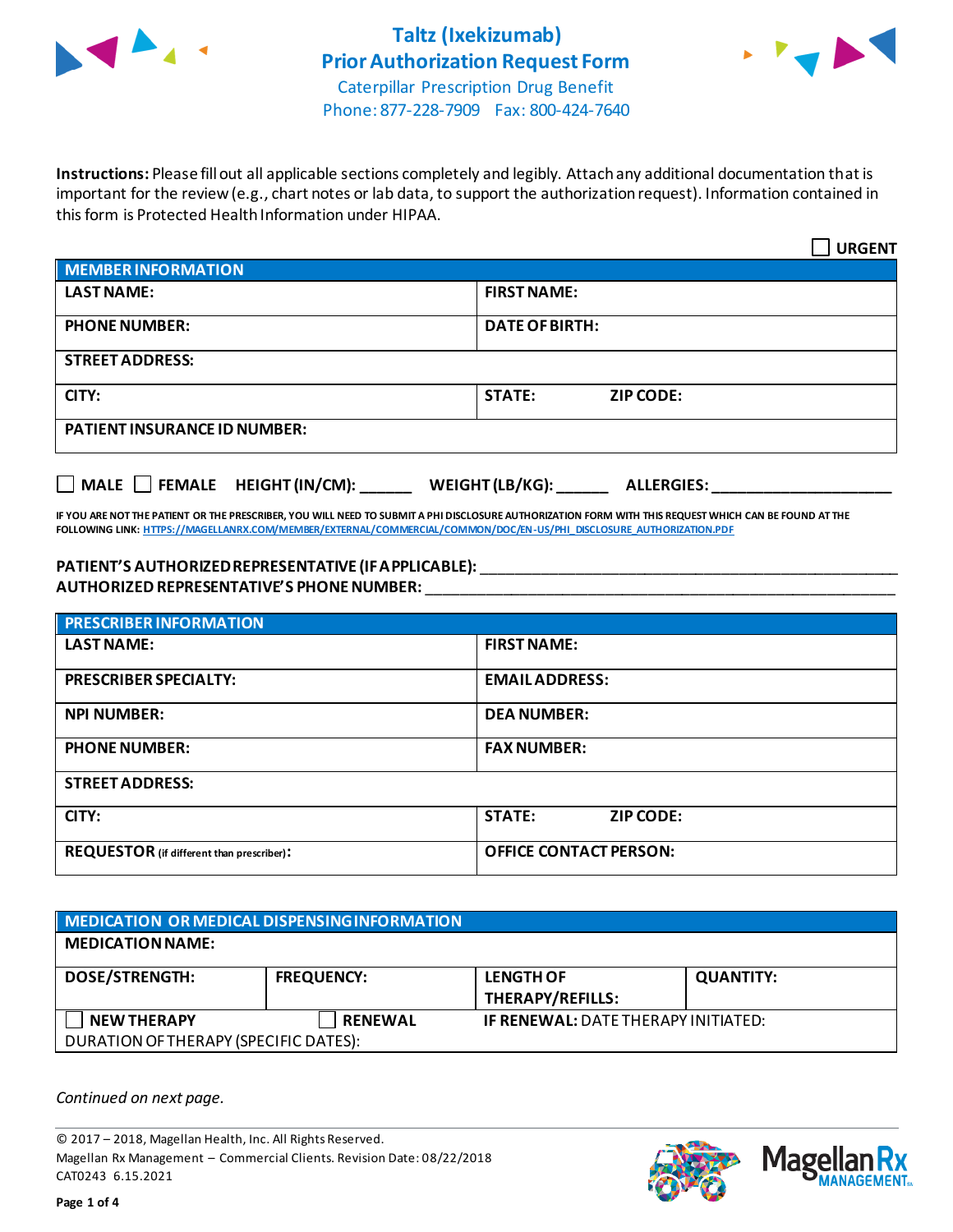

## **Taltz (Ixekizumab) Prior Authorization Request Form**



Caterpillar Prescription Drug Benefit Phone: 877-228-7909 Fax: 800-424-7640

| <b>MEMBER'S LAST NAME:</b>                                                                                                                                       | <b>MEMBER'S FIRST NAME:</b>                                                                                                                                                                                                                                                                                             |                                                |  |
|------------------------------------------------------------------------------------------------------------------------------------------------------------------|-------------------------------------------------------------------------------------------------------------------------------------------------------------------------------------------------------------------------------------------------------------------------------------------------------------------------|------------------------------------------------|--|
|                                                                                                                                                                  | 1. HAS THE PATIENT TRIED ANY OTHER MEDICATIONS FOR THIS CONDITION?                                                                                                                                                                                                                                                      | YES (if yes, complete below)<br><b>NO</b>      |  |
| <b>MEDICATION/THERAPY (SPECIFY</b><br>DRUG NAME AND DOSAGE):                                                                                                     | <b>DURATION OF THERAPY (SPECIFY</b><br>DATES):                                                                                                                                                                                                                                                                          | <b>RESPONSE/REASON FOR</b><br>FAILURE/ALLERGY: |  |
|                                                                                                                                                                  |                                                                                                                                                                                                                                                                                                                         |                                                |  |
| <b>2. LIST DIAGNOSES:</b>                                                                                                                                        |                                                                                                                                                                                                                                                                                                                         | <b>ICD-10:</b>                                 |  |
| $\square$ Plaque psoriasis<br>$\square$ Psoriatic arthritis<br>$\square$ Nonradiographic Axial Spondyloarthritis:<br>□ Other Diagnosis<br>ICD-10 Code(s):        | 3. REQUIRED CLINICAL INFORMATION: PLEASE PROVIDE ALL RELEVANT CLINICAL INFORMATION TO SUPPORT A                                                                                                                                                                                                                         |                                                |  |
| PRIOR AUTHORIZATION.                                                                                                                                             |                                                                                                                                                                                                                                                                                                                         |                                                |  |
| <b>Clinical Information:</b>                                                                                                                                     |                                                                                                                                                                                                                                                                                                                         |                                                |  |
| <b>Initial Request:</b>                                                                                                                                          |                                                                                                                                                                                                                                                                                                                         |                                                |  |
| Is drug being used as part of a clinical trial? $\Box$ Yes $\Box$ No                                                                                             |                                                                                                                                                                                                                                                                                                                         |                                                |  |
| *Must provide documentation, including trial dates.<br>*Must provide documentation, including trial dates.<br>Is Taltz prescribed by a dermatologist? □ Yes □ No | Is the patient on concurrent treatment with another TNF inhibitor? $\Box$ Yes $\Box$ No<br>Has the patient tried and had an inadequate response to a three month trial of Enbrel?* $\Box$ Yes $\Box$ No<br>Has the patient tried and had an inadequate response to a three month trial of Humira?* $\Box$ Yes $\Box$ No |                                                |  |
| For Request Plaque Psoriasis, also answer the following:                                                                                                         | Does the patients have plaques covering greater than or equal to 3% of their body surface area (BSA)? $\Box$ Yes $\Box$ No                                                                                                                                                                                              |                                                |  |
| genitalia which causes disruption of normal activities? □ Yes □ No                                                                                               | Does the patient have plaques covering less than 3% of BSA with involvement of palms, soles, head and neck, or                                                                                                                                                                                                          |                                                |  |
| tazarotene)? □ Yes □ No                                                                                                                                          | Has the patient had an inadequate response to a topical therapy (e.g., corticosteroids, anthralin, calcipotriene<br>If "yes" to the above question, please provide supporting documentation, including which agent(s) have been                                                                                         |                                                |  |
| □ Psoralens with UVA light (PUVA)<br>□ UVB with coal tar                                                                                                         | Select if the patient has had an inadequate response to previous treatment with the following phototherapies:<br>Please provide supporting documentation, including which agent(s) have been tried and trial dates: _____                                                                                               |                                                |  |
|                                                                                                                                                                  |                                                                                                                                                                                                                                                                                                                         |                                                |  |





<sup>© 2017</sup> – 2018, Magellan Health, Inc. All Rights Reserved. Magellan Rx Management – Commercial Clients. Revision Date: 08/22/2018 CAT0243 6.15.2021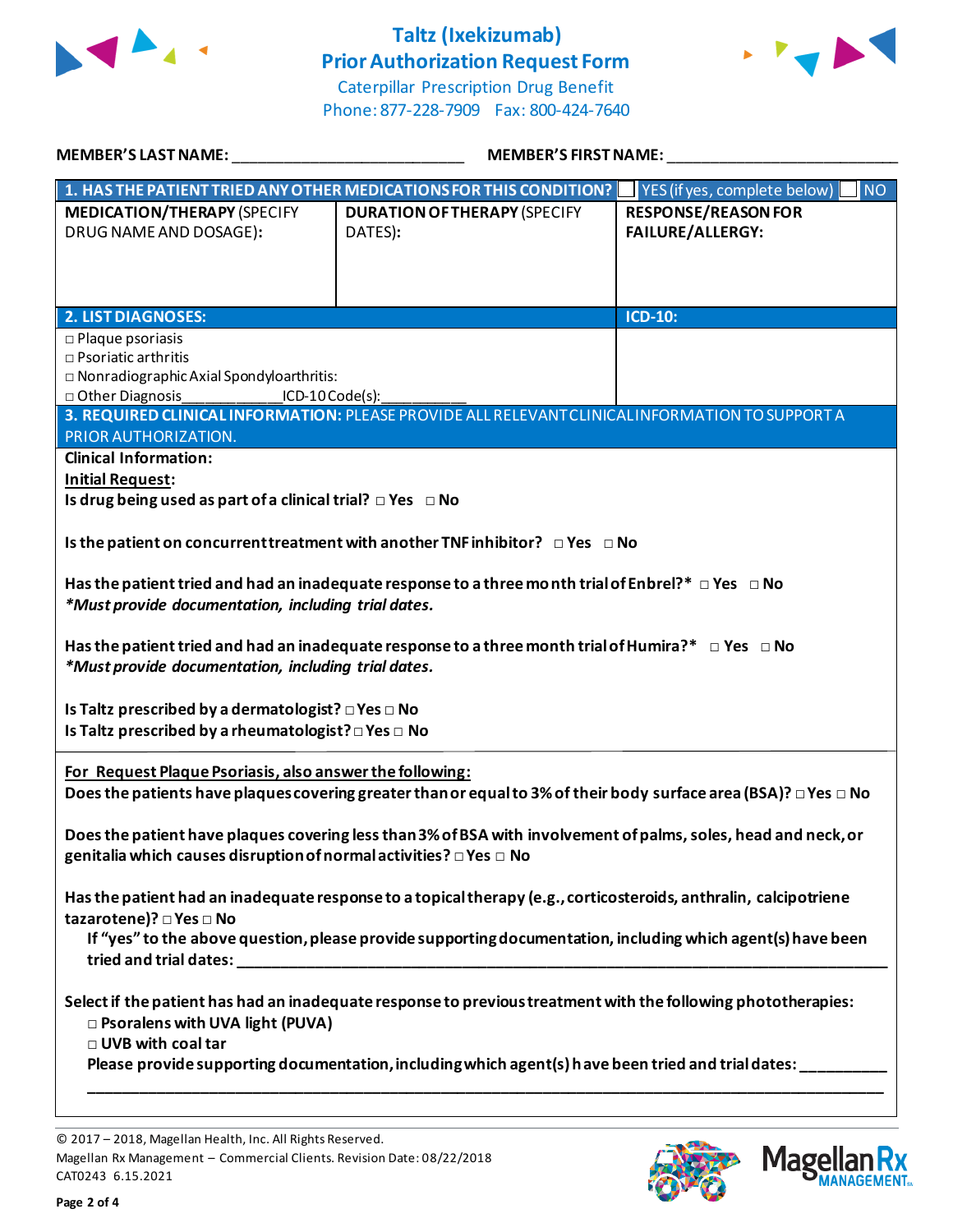

## **Taltz (Ixekizumab) Prior Authorization Request Form** Caterpillar Prescription Drug Benefit

Phone: 877-228-7909 Fax: 800-424-7640



**MEMBER'S LAST NAME:** \_\_\_\_\_\_\_\_\_\_\_\_\_\_\_\_\_\_\_\_\_\_\_\_\_\_\_ **MEMBER'S FIRST NAME:** \_\_\_\_\_\_\_\_\_\_\_\_\_\_\_\_\_\_\_\_\_\_\_\_\_\_\_

| Select if the patient has tried and had an inadequate response to the following oral systemic therapies:         |
|------------------------------------------------------------------------------------------------------------------|
| $\Box$ Acitretin                                                                                                 |
| □ Methotrexate                                                                                                   |
| □ Cyclosporine                                                                                                   |
| Please provide supporting documentation, including which agent(s) have been tried and trial dates:               |
|                                                                                                                  |
| Select if the patient has a contraindication to ALL of the following oral systemic therapies:*<br>□ Acitretin    |
| □ Methotrexate                                                                                                   |
| □ Cyclosporine                                                                                                   |
| *Please submit documentation of the contraindications to all three drugs.                                        |
|                                                                                                                  |
| For Request of Nonradiographic Axial Spondyloarthritis, also answer the following:                               |
| Did the patient's back pain begin before age 45 years ? $\Box$ Yes $\Box$ No                                     |
|                                                                                                                  |
| Does the patient have objective signs of inflammation by presence of sacroiliitis on MRI?                        |
| $\square$ Yes $\square$ No Please submit MRI report.                                                             |
| Does the patient have objective signs of inflammation by presence of an elevated C-reactive protein level?       |
| $\Box$ Yes $\Box$ No Please submit lab report                                                                    |
|                                                                                                                  |
| Has the patient had an inadequate response to at least two different NSAIDs for at least 4 weeks?                |
| $\Box$ Yes $\Box$ No Please submit documentation.                                                                |
|                                                                                                                  |
| Is the patient intolerant of NSAIDs? $\Box$ Yes $\Box$ No <i>Please submit documentation.</i>                    |
| Does the patient have radiographic sacroiliitis (per 1984 modified New York criteria)? □ Yes □ No Please submit  |
| imaging (x-ray) report.                                                                                          |
|                                                                                                                  |
| Has the patient received prior treatment with other biologic therapy, TNF inhibitors or other immunomodulatory   |
| agents? □ Yes □ No                                                                                               |
|                                                                                                                  |
| <b>Renewal Requests:</b>                                                                                         |
|                                                                                                                  |
|                                                                                                                  |
| Is patient continuing to respond to therapy? $\Box$ Yes $\Box$ No Please submit documentation.                   |
|                                                                                                                  |
| Are there any other comments, diagnoses, symptoms, medications tried or failed, and/or any other information the |
| physician feels is important to this review?                                                                     |
|                                                                                                                  |
|                                                                                                                  |
|                                                                                                                  |
|                                                                                                                  |